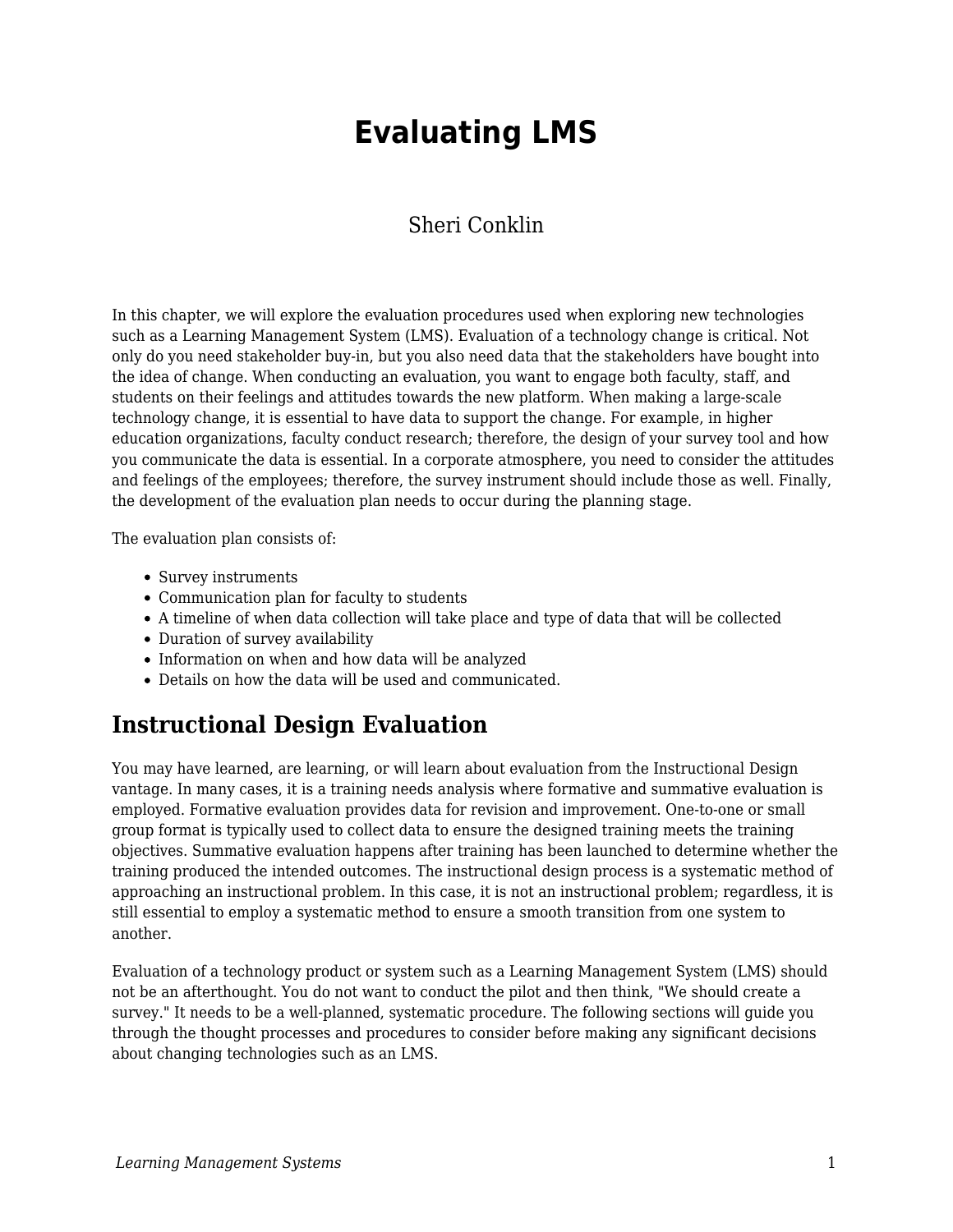## **Timeline**

When should you start thinking about your evaluation procedure? You should be planning the evaluation when you are considering a technology change. While reviewing new technology systems, begin the planning process. If your organization is considering new technologies, then change is likely to occur, and that is the time to start planning. Therefore, at the onset of this process, begin to design the evaluation. Consider the following questions:

- What is the culture of my organization? Is the culture accepting of change?
- Does leadership support this change?
- Who are the stakeholders?
- How will the results be disseminated transparently?

The evaluation design should depend on the culture of your organization. You may want to send a pre-survey to determine the feelings of the stakeholders before implementing the pilot. Cultural awareness will help guide the design of the evaluation plan and how you approach change in the organization. Again, begin designing the evaluation plan at the onset of change. It is crucial to have the feedback of the stakeholders and evaluation committee on the evaluation plan. Once you have approval on the overall project, begin the survey instrument design. The development takes time; therefore, the sooner you start the process, the better.

## **Stakeholders**

Often when thinking of an LMS change, end-users are typically thought of as the first and foremost stakeholders. Stakeholders are those who have a share in the organization or have an interest in the organization. There can be primary stakeholders and secondary stakeholders; all have varying influence in the organization, and with the change. In a higher education context, faculty and students would be the primary stakeholders. Although students come and go, faculty do not, however, student or end-user input is still important. There should be end-user representatives on the LMS committee who serve as stakeholders in the evaluation process. Other secondary stakeholders include university staff, such as administrative and support staff. Often the LMS is used for advising, student orientation, and professional development, where administrative staff are the ones administering many of these entities. Also, administrative staff are the eyes and ears of faculty. Keeping the administrative staff informed of changes, allows for another communication channel for the impending technology change. Information Technology Systems (ITS) should also be involved as they are the entity that supports enterprise or system-wide technologies. ITS also typically governs and vets technologies for privacy statements, data storage, and security as well as ADA statement. All new technologies must be ADA compliant (Americans with Disabilities Act) for consideration.

ITS will also determine if the technology meets the privacy and security standards. For instance, some companies will have access to student data and sell it to other companies. Storage is another component, and some organizations will require all data to be stored in the country of residence. After product vetting, ITS will determine whether they can support this product. For example, if a faculty, student, or staff, is having technical issues, they typically call a Help desk that is associated with this group.

Finally, organizational administrators are key stakeholders since they often hold the purse to purchase the product. There may be a financial cap on the product (see Table 1). Therefore, develop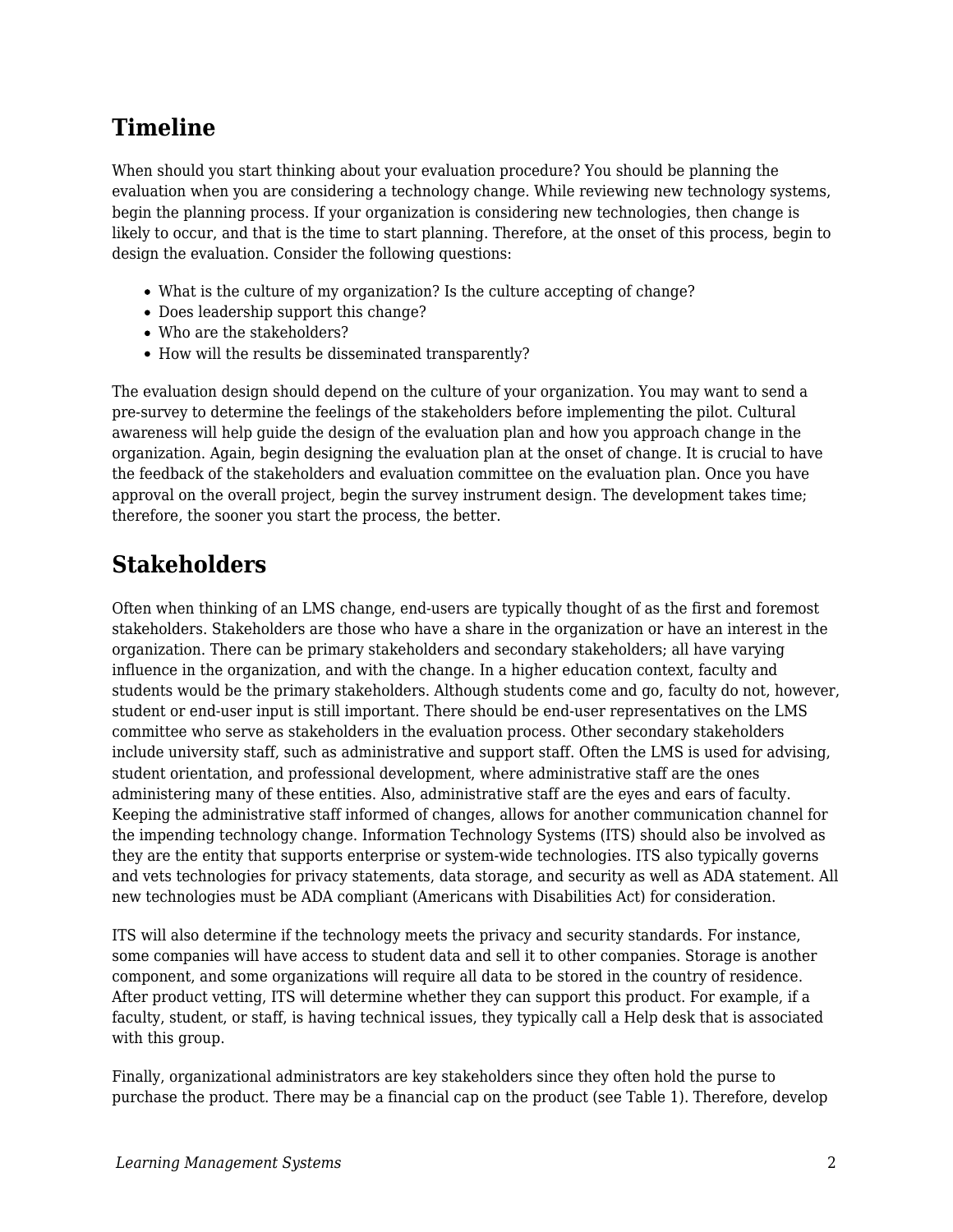a communication plan to keep the administration informed on critical decisions continually for budget planning and sustainability.

#### **Table 1**

#### *Stakeholder Impact*

| <b>Stakeholder</b>                       | Role                                                          | Impact | <b>Interest</b>                                                                                | <b>Influence</b> |
|------------------------------------------|---------------------------------------------------------------|--------|------------------------------------------------------------------------------------------------|------------------|
| Faculty                                  | Uses the technology to<br>facilitate teaching and<br>learning | High   | -usability of system<br>-ease of use<br>-time efficient                                        | High             |
| Student                                  | Uses the technology for<br>learning                           | high   | -usability of system                                                                           | Medium           |
| Administrative staff                     | Information hub for faculty                                   | low    | -supportive role<br>-information hub                                                           | Low              |
| Administration                           | Provides funding for the<br>technology                        | High   | -cost                                                                                          | High             |
| <b>Information Technology</b><br>Systems | Provide system wide support                                   | High   | -provide system wide<br>support<br>- vet product for<br>security, privacy and<br>accessibility | High             |

### **Design of evaluation instrument**

The evaluation instrument needs to be developed before the pilot, especially if you plan on having pre- and post-surveys (Appendix A). Reach out to other organizations or to the LMS company to determine if there is a survey instrument available that can be modified for your organization. For example, we reached out to a similar organization that had recently gone through an LMS transition. This organization did a pre-and post-survey. Our organization only did a post-survey. Therefore, the survey was modified based on how our organization was conducting the pilot.

### **Designing with the End User in Mind**

When designing the survey, you want to keep the end-users in mind. You will need a survey for the pilot faculty, students, and potentially for others who may not have participated in the pilot but were able to have some hands-on experience. For example, in our pilot, we were limited by the number of students who could access the LMS, but all faculty could have access. Therefore, we had training sessions that allowed non-pilot faculty to have hands-on experience with the tools and features of the new LMS. They could not teach/have student interaction in the LMS. Therefore, you may have three variations of the same survey but slightly different for each audience. You also want to keep the surveys separate as the pilot participants' input will be significantly valued over the opinion of a person who may have an hour of "hands-on" experience. Once you have developed your survey, have the LMS committee, particularly the faculty, approve the survey. In our case, some of the faculty wanted more student demographic information regarding the students who were using the new LMS. The LMS committee needs to give the final approval for the survey instruments as this also creates stakeholder buy-in.

During the instrument development stage, you may want to employ various techniques such as the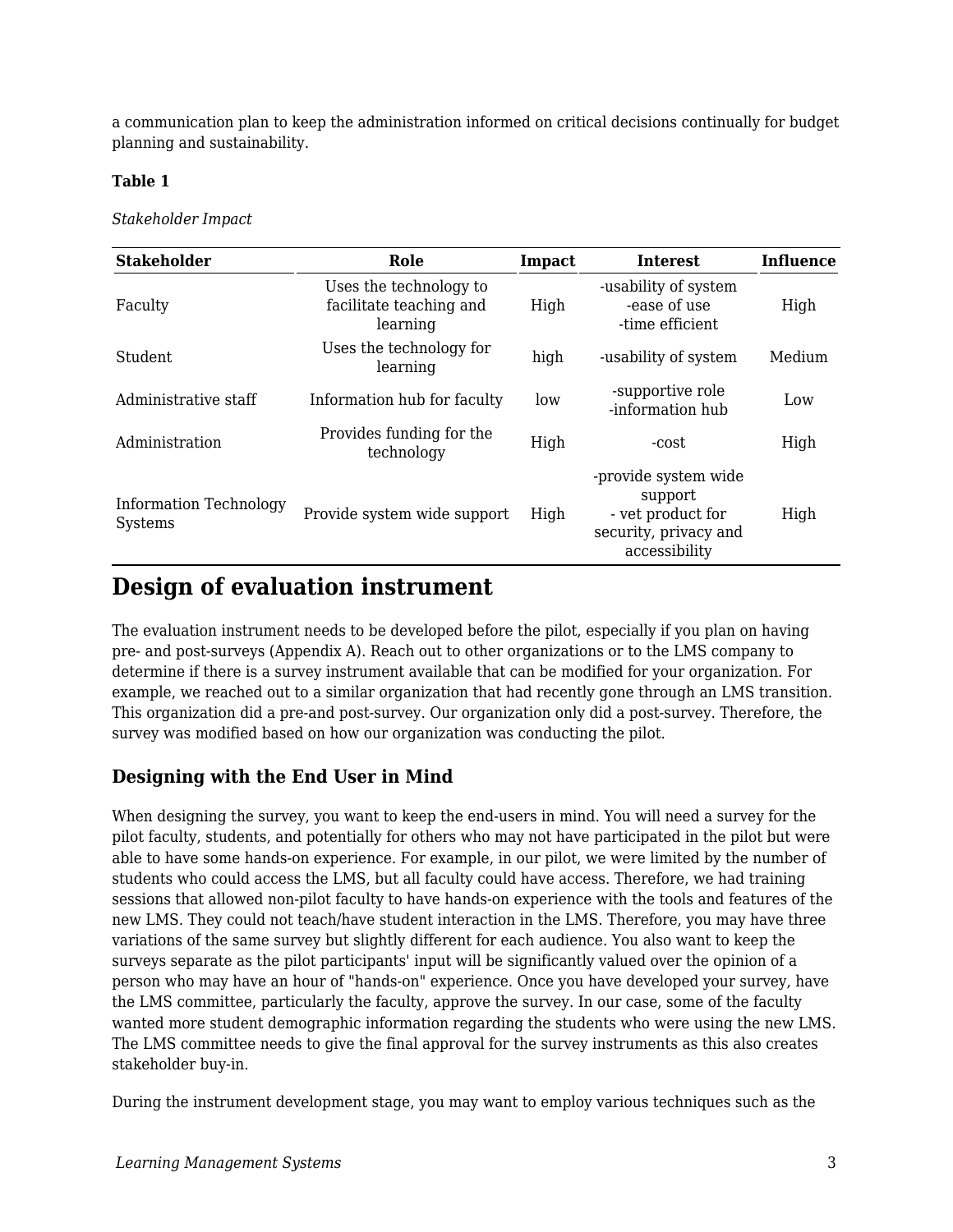think-aloud protocol to ensure usability. The think-aloud protocol allows you to fine-tune your instrument and confirms the end-user will read it the way you have designed it. Once you have developed your survey, find 3-5 faculty to read through the survey. While they are reading through the survey, they should state their thoughts aloud. When employing this protocol, take thorough notes and then make adjustments to the survey instrument. It is important to remember that if the end-users are unsure of what you are asking for, you will not get the data you want and need.

### **Criteria to Consider Before Designing**

Depending on your organization, you may be able to deploy one survey to collect data. One organization conducted pre- and post-surveys. Another organization not only conducted surveys but also employed faculty interviews. It is essential to understand the culture of your system and gather the data that will be appropriate for your organization.

One factor when designing a survey is not to compare the old system with the new system in terms of features. As Kim and Lee (2008) stated, older systems will not have the same functionality or tools since technology is continually improving. As a result, it is imperative to consider the end function of an LMS: teaching and learning. Kim and Lee (2008) proposed seven aspects of criteria: instructional management, interaction, evaluation, information guidance, screen design, technology, and organizational demand. The first four aspects are directly related to instruction. Criteria related to instructional activities are screen design, technology, and organizational demand.

Other criteria for consideration are security and compliance. The LMS must be completely accessible with regards to ADA (Americans with Disability Act) laws as well as adhere to security and privacy policies. Some states or schools may have policies regarding where and how student data is stored. For example, in Canada, student data must be housed within the country. Finally, the cost is a consideration typically for upper administration. (Appendix A - Survey questions for pilot faculty)

If the evaluation committee intends to collect qualitative data, the semi-structured questions should be designed and vetted by the LMS team before the pilot. Often, qualitative feedback is semistructured, which means that the questions are guiding points, but the interview or focus group should be guided by the conversation, not the list of questions.

To conclude, whatever method of evaluation, whether it be a survey or a conversation, they all should be developed early and be vetted by a group of stakeholders such as the LMS committee.

### **Duration of evaluation**

There are two points to consider for the duration of the survey. First is the actual time it will take the participants to take the survey. Research has shown that participation declines if the survey takes longer than 20 minutes to complete. Also, completion rates drop if there are more than three openended questions. Consequently, the design of the survey should be carefully considered.

The second point is the duration of the survey and/or evaluation. Will the evaluation span the whole pilot, or will it be at the end of the pilot? The evaluation period may depend on how many pilots are occurring and the culture of your system. Also, if you are conducting interviews or focus group sessions, those will need to be strategically planned to optimize attendance. The timing of qualitative data collection will depend on the duration of the pilot. If the pilot is only one semester, then focus groups and interviews will be clustered near the end of the semester.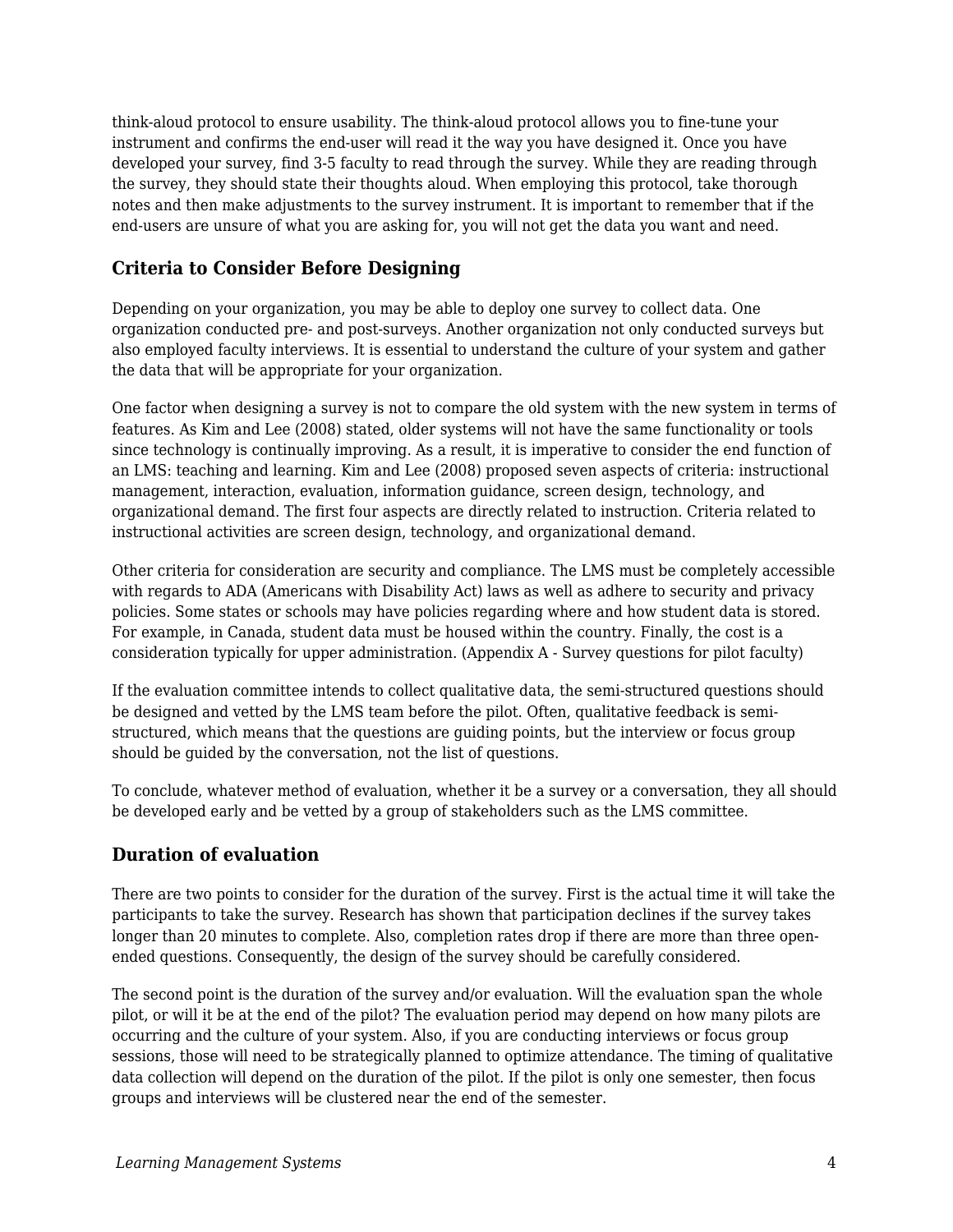### **Response Rate**

It is essential to have high response rates on your data. For example, you should have 90-100% of the pilot faculty. When deploying an electronic survey, the minimum/average response rate is approximately 30% to ensure validity. You want to use techniques to maximize the return rate. Many survey tools (e.g., Qualitrics, Survey Monkey) have contact lists where you can email the recipients from within the survey tool. Contact lists allow you to set up follow up emails that will only send out to those who have not completed the survey. Our LMS administrator exported class lists from the Banner system and imported them into Qualtrics. To assist with a high student response rate, you may want to set up the survey, so students have to choose the class they are enrolled in the demographics section of the survey, this way, if instructors want to offer extra credit points for a majority of the class taking the survey, you can provide them with the proper information. Typically, the surveys are anonymous; therefore, accessing student names are not possible. If you use a contact list, with some electronic surveys, there is a name attached to the data. If this is the case, be sure to indicate that you will protect the privacy of the participant and that the survey is not anonymous, but it is confidential.

If you choose to incorporate focus groups or interviews, you will need to either have a very detailed notetaker or record the sessions. If you decide to record the sessions, a consent form will need to be developed and signed by the participants. A lower percentage rate is acceptable for focus groups and interviews due to the amount of data and detail. Still, it will be important to have an equal representation of all areas such as colleges, students, and staff. There is no acceptable response rate for focus groups and interviews but reporting on the equity of representation will be necessary.

## **Student data**

It is imperative to collect student data, but often there is a low response rate for students. One organization had between a 14-18% response rate. Another organization had a 61% response rate for students. The size of the pilots was much different from one university piloting 50+ classes and another piloting 15 classes. The project leaders continually emailed the faculty participating in the pilot asking them to encourage their students to take the survey. Many of the faculty gave extra credit to students who took the survey or stated if 80% of the students took the survey then the class would get extra credit. This assisted with the student response rates and validated the data.

## **Data Analysis**

You have deployed your survey and/or conducted your interviews. Now you have a lot of data. What are your next steps? First, you do not want to download the results and email them out to the faculty. You need to organize your data in an easy to read format for people who may be unfamiliar with the technology. First, organize your data into graphs to visualize the results. Many survey tools will generate graphs for you. Next, organize any qualitative data (open-ended questions) by theme. For example, qualitative data could be organized under three themes: positive, negative, neutral. Thematic organization allows the readers to see that the positives outweigh the negatives (hopefully).

If you have incorporated qualitative methods such as interviews and focus groups, you need to analyze the notes or recordings. If you recorded the sessions, transcripts need to be created either manually or through a paid service. This should be a part of the evaluation plan and incorporated into the evaluation committee's time or budget. Once the transcripts have been completed, they need to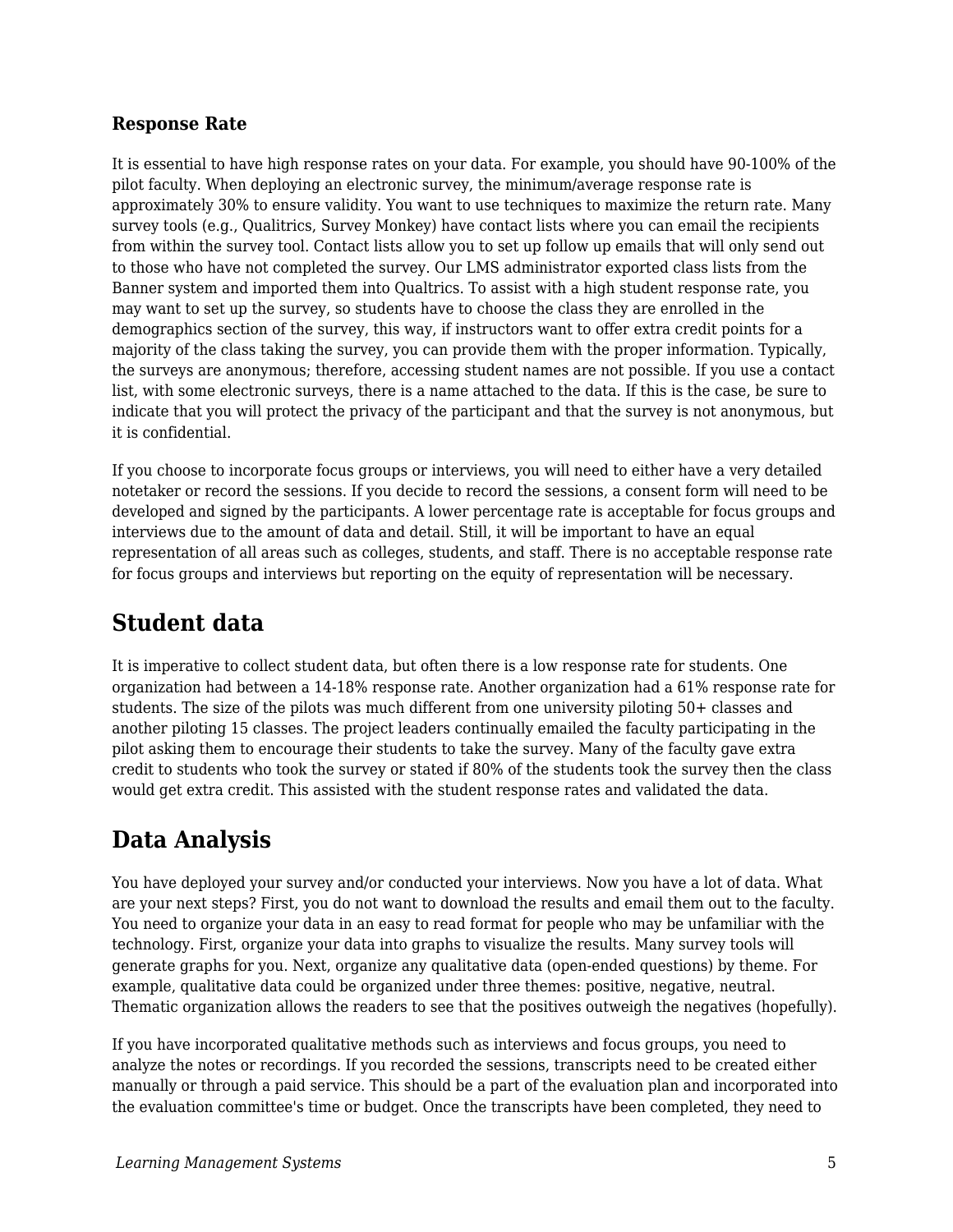be reviewed for themes. We will not go into qualitative analysis in this chapter, for more information, refer to Saldaña (2015). Keep it simple and again find the positive, negative, and neutral themes. You may choose to display them as a chart or a graph, but if you collect qualitative data, include quotes.

## **Crafting your Final Report**

Communication is essential! You need to ensure that you document that you have communicated. For example, an instructor may complain that he was unaware of the impending LMS change. If your organization documents all the communication methods you employed, you can easily inform that stakeholder. Make stakeholders aware of the change and ensure you provide adequate data. You have to make your opportunities to use as many venues as possible. For example, you need to use both electronic and paper formats to ensure all stakeholders are aware of the change. Often, informative emails are overlooked; therefore, using a flyer or paper distribution can assist with delivering the message. If the faculty has a senate or group that meets regularly, try to get on the agenda. Often departments have regular department meetings. Be aware of the departments that use the LMS regularly or that have one or more online programs and request to be on their departmental agenda. Overall, take a grassroots approach for informing the faculty/staff that change is coming and how that change occurred.

The LMS evaluation report should consist of an executive summary, members of the committee, purpose, steps taken to choose a pilot company, any limitations of the pilot, and results of the pilot along with your next steps. The executive summary serves as an overview of the report in its entirety. It is similar to an abstract in a journal article.

The dissemination of the evaluation should be highly publicized to faculty, staff, students, and administration. For instance, another organization conducted three pilots for their LMS evaluation, all of which were located on their website. Again, communication is essential. As project managers, it is vital to inform the stakeholder of each stage in the process. For example, you may provide monthly updates on the pilot detailing how it is going and then conclude with a decision. Once a decision has been determined, it is essential to get the message out. You may want to get on the Faculty Senate agenda, the IT advisory committee agenda, post in the campus news, and/or have the provost/president send out a message directly to the faculty and staff.

What do you include in your report? Begin with the background and explain the historical context. How long have you been on the current system, who was involved with the decision to look for a new LMS, and the objectives for the new LMS? Next, you need to include a purpose statement. What is the purpose of finding a new LMS? For example, there is high dissatisfaction among faculty with the current LMS, or in other cases, a cloud-based solution with minimal downtime is needed. Next, you may want to provide the context of the pilot. If you were not involved with the pilot activities, you should meet with the project manager who was involved and ask them to write that section. If that is not feasible, you then want to move on to the design of the evaluation plan. Be sure to include the response rate for all surveys, when the survey was conducted, who was included, and the questions asked. Be as transparent as possible. Finally, based upon the data and the committee decision, write a section on conclusions and recommendations (Appendix C).

To conclude, the evaluation process is an essential process for the sustainability of the LMS. If the pilot and evaluation of the pilot are conducted in a haphazard method, the chances of faculty buy-in decrease as well as overall adoption. Technology change is hard on the end users; therefore, the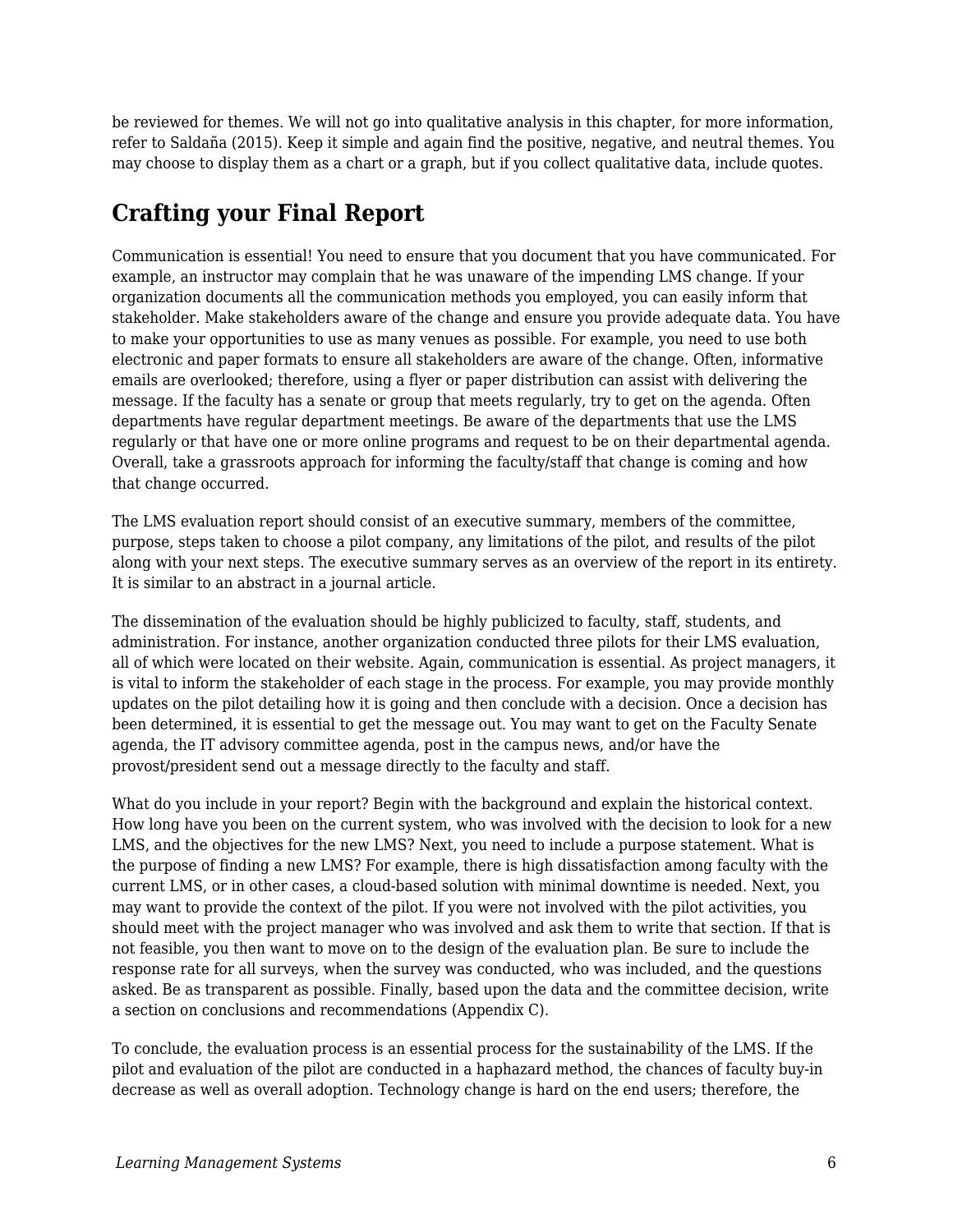more you can document and demonstrate the positives to the stakeholders, the more likely the technology will be adopted in a seamless manner.

### **References**

Kim, S. W., & Lee, M. G. (2008). Validation of an evaluation model for learning management systems. Journal of Computer Assisted Learning, 24(4), 284-294.

Saldaña, J. (2015). The coding manual for qualitative researchers. Los Angeles, CA: Sage.

## **Appendices**

### **Appendix A**

#### **Canvas Satisfaction survey**

Q1 Which of these describe(s) your Canvas course? Check all that apply.

- Face-to-face course
- Fully online course
- Hybrid course
- Combined course
- Undergraduate
- Graduate
- Other

Q2 Please rate your experiences in Canvas: \*Bb = Blackboard\*

|                                 | Better than Bb (1) | Same as Bb (2) | Worse than Bb (3) |
|---------------------------------|--------------------|----------------|-------------------|
| Setting up my course (1)        | 0                  | Ω              | O                 |
| Overall ease of use (2)         | 0                  | 0              | 0                 |
| System reliability (3)          | 0                  | Ω              | 0                 |
| Mobile device compatibility (4) | 0                  | 0              | 0                 |
| Feature set (5)                 | 0                  | 0              | 0                 |
| File organization (6)           | 0                  | 0              | 0                 |
| Support documentation (7)       | 0                  | Ω              | 0                 |

Q3 Which of the Help features have you used for Canvas?

|                                                       | Yes $(1)$ | No(2) |
|-------------------------------------------------------|-----------|-------|
| The toll-free helpline from Canvas (877-257-9780) (1) | 0         |       |
| Live, online chat with Canvas (2)                     | 0         |       |
| Filled out a help ticket with Canvas (3)              | $\Omega$  | O     |
| Called the TAC (910-962-4357) (4)                     | $\Omega$  | O     |
| Filled out an online help ticket with TAC (5)         | 0         |       |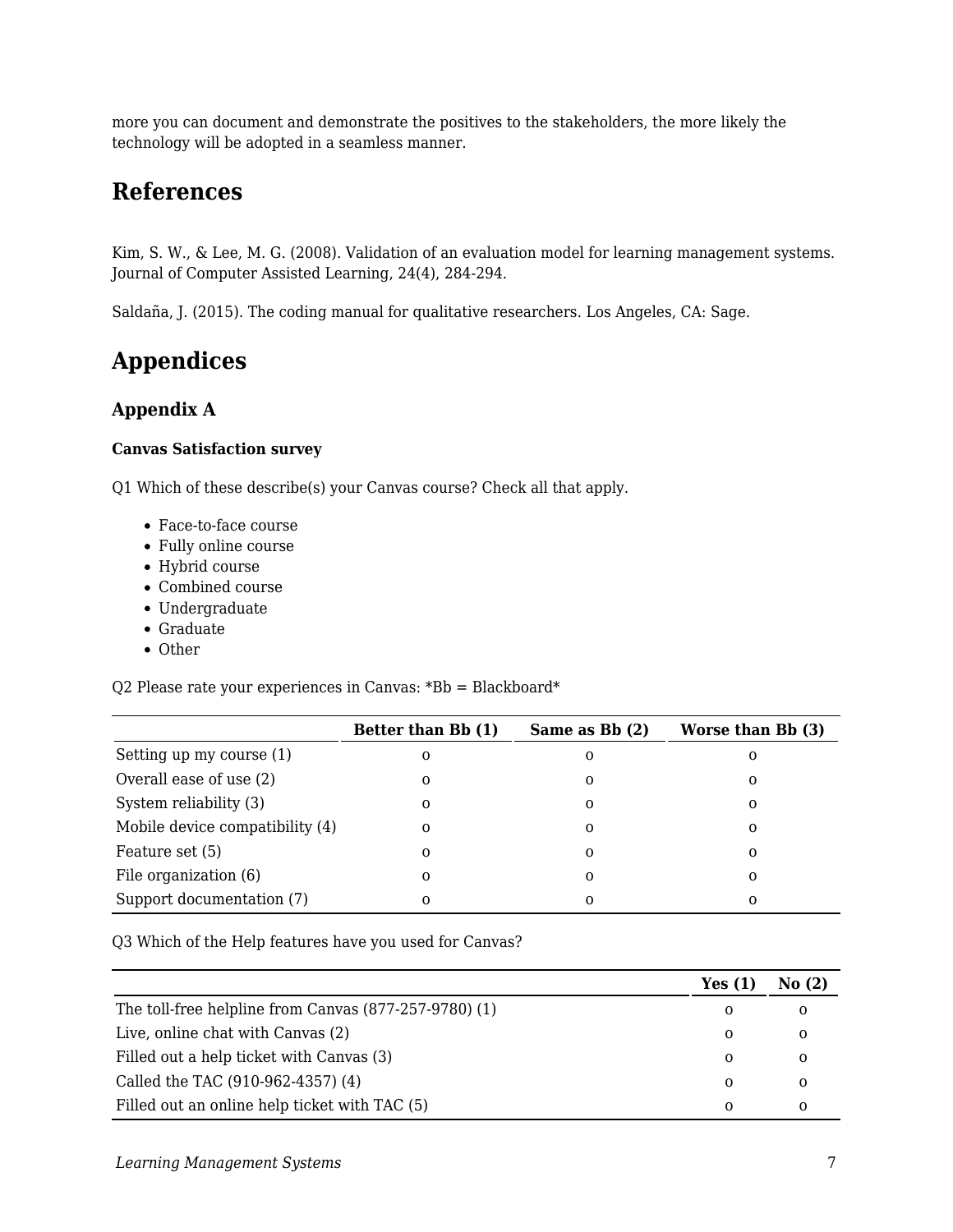Q4 Would you recommend Canvas as a replacement for Blackboard

- Yes
- Unsure
- $\bullet$  No

Q7 Please enter your reason for your recommendation. (optional)

Q6 Which one of the following statements most closely resembles your beliefs about [new LMS] versus [old LMS].

- $\bullet$  [new LMS] is unequivocally better than [old LMS]
- It will take some time to learn [new LMS] more thoroughly, but I think it is better than [old LMS], overall
- $\bullet$  [new LMS] is an acceptable replacement
- [new LMS] and [old LMS] are about the same, as far as I can tell.
- [new LMS] is an unacceptable replacement.
- It will take me some time to learn [new LMS] more thoroughly, but I think it's worse than [old LMS], overall.
- [new LMS] is unequivocally worse than [old LMS].

Q5 Anything else you want the LMS Evaluation Committee to know?

### **Appendix B**

#### **Canvas Pilot Initial and Midterm Faculty Evaluation**

|                             | Better than (insert old<br>LMS) | <b>About the Same</b> | Worse than (insert old<br>LMS) |
|-----------------------------|---------------------------------|-----------------------|--------------------------------|
| Overall ease of use         |                                 |                       |                                |
| System reliability          |                                 |                       |                                |
| Mobile device compatibility |                                 |                       |                                |
| Setting up my course        |                                 |                       |                                |
| Feature set                 |                                 |                       |                                |
| File organization           |                                 |                       |                                |
| Support documentation       |                                 |                       |                                |

Please rate your experiences:

Would you recommend [new LMS] as a replacement for [old LMS]?

Yes

- $\bullet$  No
- Unsure

#### **Canvas Pilot Initial and Midterm Student Evaluation**

Conducted [Date], 2016 Please rate your experiences: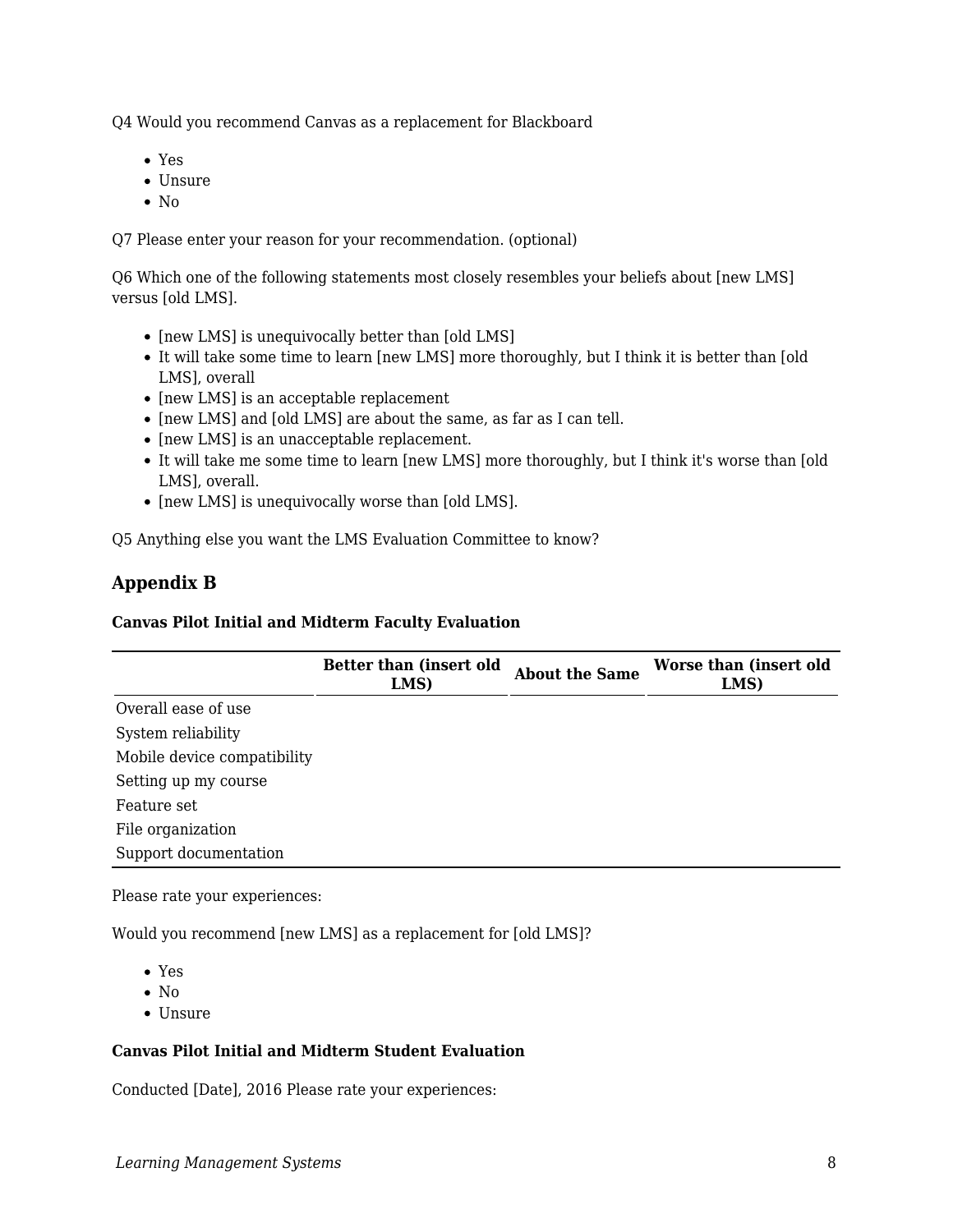|                             | Better than (insert old<br>LMS) | <b>About the Same</b> | Worse than (insert old<br>LMS) |
|-----------------------------|---------------------------------|-----------------------|--------------------------------|
| Overall ease of use         |                                 |                       |                                |
| System reliability          |                                 |                       |                                |
| Mobile device compatibility |                                 |                       |                                |
| Feature set                 |                                 |                       |                                |
| File organization           |                                 |                       |                                |
| Support documentation       |                                 |                       |                                |

Would you recommend [new LMS] as a replacement for [old LMS]?

- Yes
- $\bullet$  No
- Unsure

Which one of the following statements most closely resembles your beliefs about [old LMS] vs. [new LMS]?

- [new LMS]?is unequivocally better than [old LMS]
- It will take me some time to learn [new LMS]?more thoroughly, but I think it's better than [old LMS], overall.
- [new LMS]?is an acceptable replacement.
- [new LMS]?and [old LMS] are about the same, as far as I can tell.
- [new LMS]?is an unacceptable replacement.
- It will take me some time to learn [new LMS]?more thoroughly, but I think it's worse than [old LMS], overall.
- [new LMS]?is unequivocally worse than [old LMS].

Would you recommend Canvas as a replacement for Moodle?\*\*

- Yes
- $\bullet$  No
- No preference

#### **Appendix C – Example report**

#### **Table of Contents**

- Learning Management System Transition Report
- Executive Summary
- Background and Context
- Membership of the Committee
- Committee Activities
- Canvas Pilot
- Facts and Figures of the Pilot
- Evaluation of Canvas
- Conclusions and Recommendations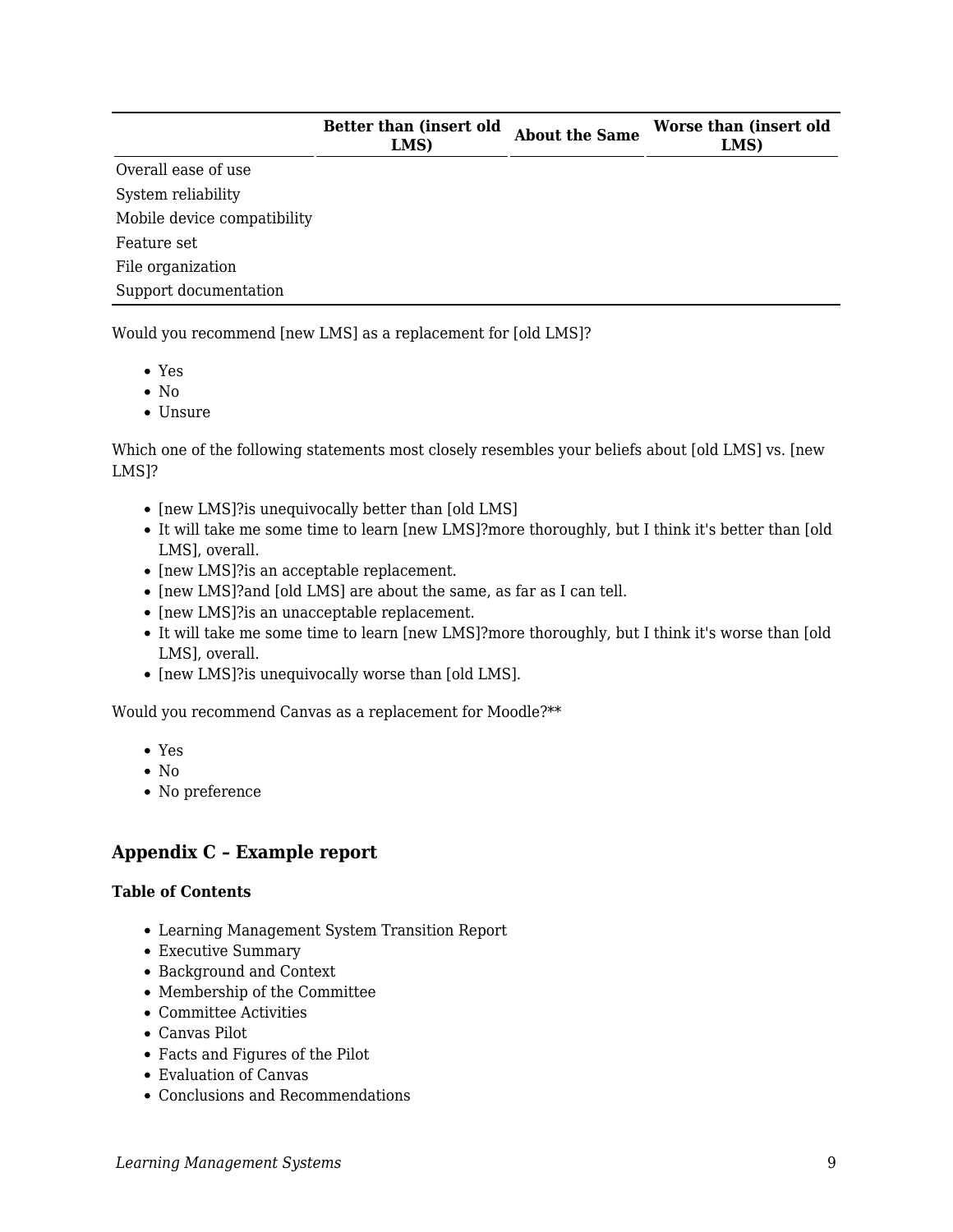- Adoption of Canvas for 2018-19
- Extension of Blackboard
- Timeline for Transition to Canvas
- 24/7 Technical Support Available
- Faculty Professional Development & Orientation to Canvas
- Caveats
- Appendix A: Rationale from committee to pilot Canvas
- Appendix B: Canvas Pilot Faculty Evaluation
- Appendix C: Canvas Pilot Student Evaluation

#### **Learning Management System Transition Report**

This report is a summary of the work to date by the Learning Management System (LMS) Evaluation Committee. This committee was formed as a subset of the IT Advisory Council.

#### **Executive Summary**

UNC Wilmington is reviewing the current learning management system, Blackboard Learn. The university moved to this system in 2010. UNCW hosts Blackboard Learn on site.

On average, universities evaluate LMSs approximately every 8 years. This current review gives UNCW an opportunity to re-assess its learning management needs and evaluate alternatives.

This evaluation is timely given the anticipated growth of online classes at UNCW. The objectives of the review are to:

- Identify UNCW's current academic community needs for an LMS.
- Evaluate options to meet current needs and best position UNCW for a rapidly changing future.
- Recommend an LMS to pilot at UNCW.

With the growing online programs running on both traditional (15 week) and accelerated (7-week) schedules, the committee reviewed LMS's that were cloud based to minimize down time for security patches and upgrades.

The Learning Management System Evaluation Committee engaged in a number of investigative and exploratory tasks over the course of this academic year. The committee's deliberations indicated that the Canvas LMS potentially offers significant improvements over Blackboard, as recognized by faculty, students, and staff. These advantages include increased reliability, greater ease of use, userfriendliness for mobile devices, plus the flexibility and adaptability in meeting the growing needs of faculty and students. Given these considerations, the LMS Evaluation Committee recommends that we adopt Canvas as the campus LMS beginning in Summer 2018 and that The Office of eLearning and the Learning Management System team immediately begin assisting faculty with this migration. The committee also recommends that we continue to run Blackboard for a one-year overlap period, until May 2019, to give ample time to transition to the new system.

#### **Background and Context**

The 2017-2018 academic year marks our 8th year as a Blackboard campus. Our current version, Blackboard Learn, was released in April 2010 and has been showing signs of its age, such as a lack of responsive design and an outdated user interface.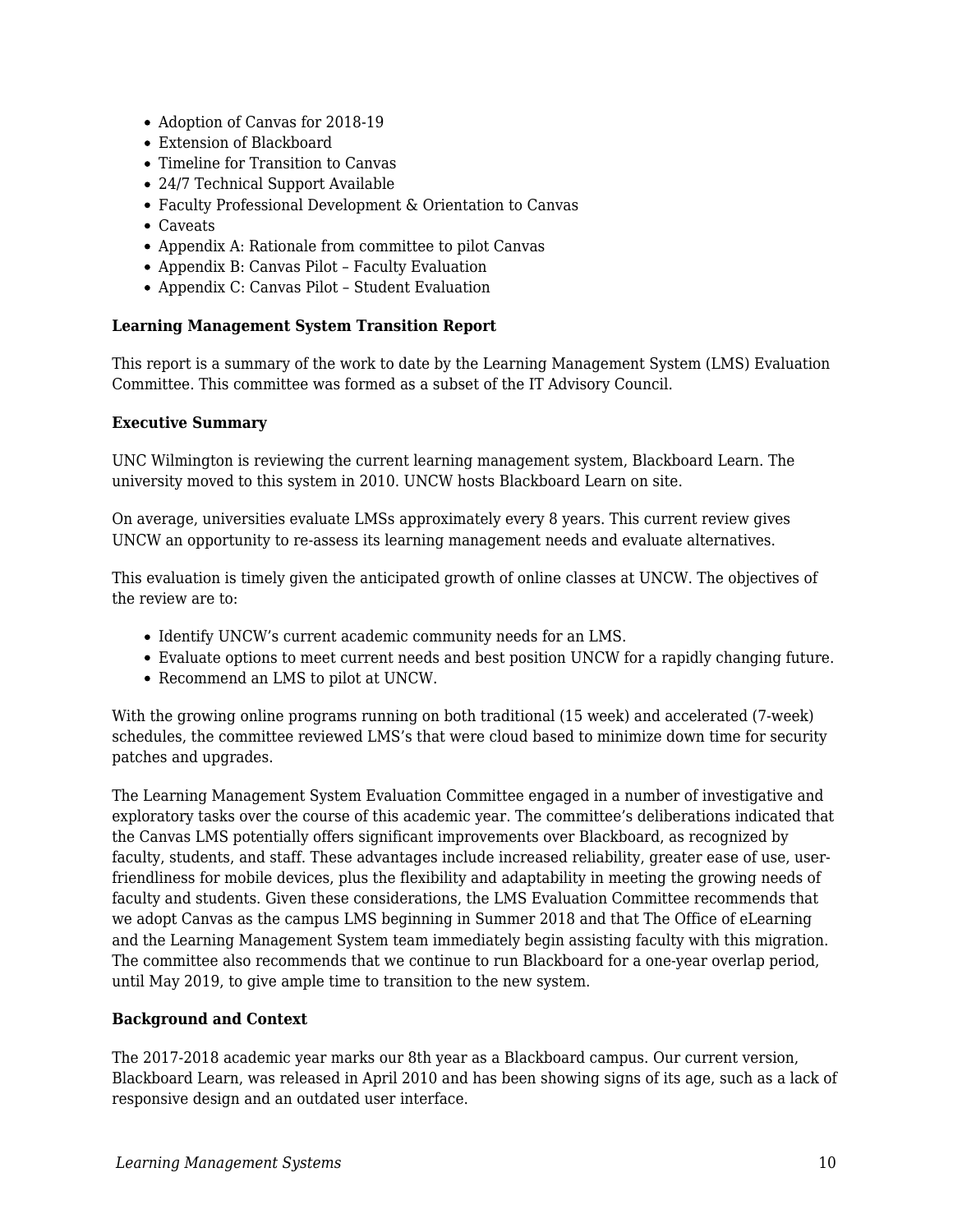Since the advent of Blackboard, newer learning management systems have been developed with usability and sustainability in mind, to meet the modern demands of the academy. They offer cloudbased solutions that can scale up system resources during peak usage. As well as support a broad range of plugins, product extensions; and up-to-date mobile apps for faculty and students. Some of these newer systems have a more contemporary look and feel with a user centered product development and support model, implementing small fixes and improvements continuously without extended downtimes.

Therefore, given our current situation and the new offerings available, a Learning Management System Evaluation Committee convened in September 2017 to examine Blackboard and the viable alternatives to determine whether a new system was needed.

#### **Membership of the Committee**

The Committee is co-Chaired by the director of the Office of ELearning and the IT LMS manager. The committee is composed of 17 members representing all campus units. Specifically, there are ten faculty and seven non-faculty on the committee. They are: two representatives from the Cameron School of Business, three representatives from the College of Arts and Sciences, three representatives from the College of Health and Human Services and two representatives from the Watson College of Education. Along with faculty, there are committee members representing Human Resources, Information Technology Systems, the Office of eLearning, and Randall Library. Students from SGA were solicited to be on the committee, but the committee did not receive a response.

#### **Committee Activities**

The committee meet eight times in Fall 2017 to discuss, analyze and undertake the following activities: In the initial meeting, the committee members were reminded of their charge: Choosing an LMS appropriate for UNCW now and to accommodate future growth. The co-chairs also presented background information about LMSs to educate the committee members.

Additionally, they also received input from the committee members of the criteria for choosing an LMS. Finally, the co-chairs presented the three LMSs for the committee to consider: Blackboard, Canvas, and Desire 2 Learn. These were chosen based on credibility, reliability, technology (specifically cloud-based), service, and longevity. The committee met six times throughout the Fall semester. Two meetings were conducted via WebEx with personnel from [organization] and [organization] to hear about their experience with Canvas, and one with the [organization] to hear about its experience with Desire 2 Learn. The discussion with representatives from the other institutions covered reasons for choosing an LMS, transitioning from one LMS to another, working with the vendor and the vendor's quality of service, etc. Additionally, the committee viewed a demonstration of Canvas.

Inclusiveness and transparency were the driving principles for the committee. As such, in addition to the six in-person meetings, the co-chairs met with each committee member individually to clarify questions and encouraged them to seek input from the colleagues of their respective college. The committee also sent a survey via the Provost's Perspectives newsletter, the SWOOP and a survey link within Blackboard to ask for faculty and staff assessment of Blackboard. The data collected were presented to the LMS committee members to determine the current level of satisfaction. [co-chair] also attended some individual unit faculty meetings and with [co-chair] attended the Faculty Senate Steering Committee and the IT/Library Committee to discuss the work of the LMS committee.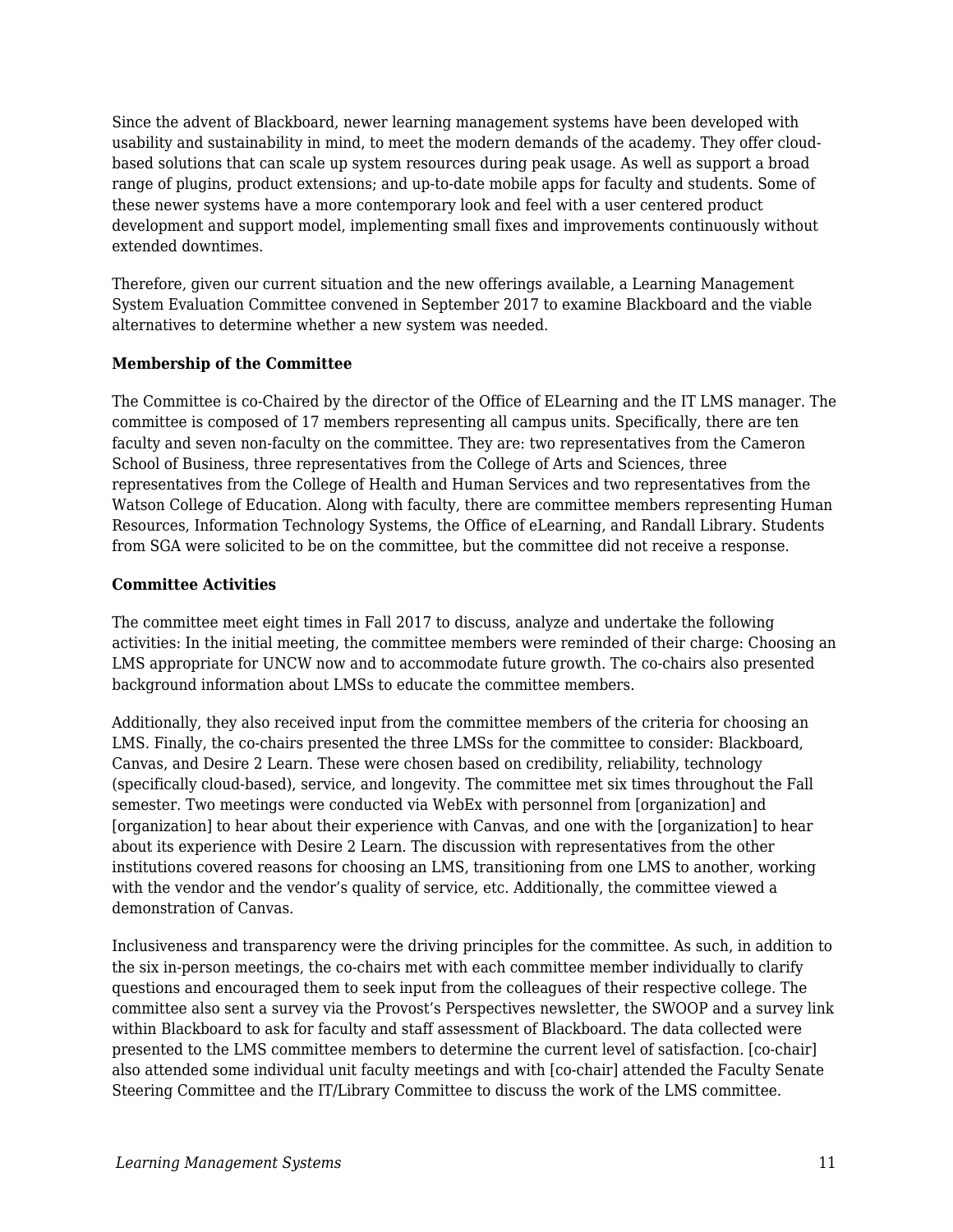After multiple meetings of examining the various LMSs the committee arrived at two options to vote upon:

- 1. Pilot Canvas. This does not require a Request for Proposal since UNC-GA has a contract with Canvas.
- 2. Not pilot Canvas and conduct a RFP to look at other LMSs.

Overall, 88% of the committee voted to pilot Canvas. The breakdown of the votes was:

- Eight faculty for piloting Canvas
- One faculty for RFP to demo other vendors
- One faculty "No to both options"
- Seven staff for piloting Canvas

#### **Canvas Pilot**

#### **Facts and Figures of the Pilot**

During the Spring 2018 semester, a group of pilot faculty signed up to teach their courses using Canvas for the entire semester. Included in the pilot were:

- 14 faculty and courses
- 14 disciplines across the four colleges
- 367 students
- 6 fully online courses
- 6 hybrid courses
- 2 face-to-face courses

There was a mix of undergraduate and graduate courses.

The Learning Management Systems staff worked with the Canvas team and others in ITS to complete technical buildout, such as Banner integration, so that the pilot experience would have high fidelity with how the system would behave in full implementation, rather than a diminished or trial version. Faculty had the opportunity to attend training with Canvas personnel at the end of the Fall 2017 semester. The pilot faculty were encouraged to utilize the Canvas Help features which included 24 hour support via toll-free telephone line, web chat, and online help forms as well as having a team of GA's to assist faculty with questions. Four open labs sessions were also scheduled throughout the semester that allowed non-pilot faculty to receive assistance with evaluating Canvas and non-pilot faculty were encouraged to log into the system for review.

#### **Evaluation of Canvas**

During the middle of March, faculty and students were surveyed about their impressions of Canvas and how it performed throughout the semester (see Appendices B and C). Results indicated that Canvas was a suitable replacement for Blackboard. Faculty support to replace Blackboard with Canvas was 71% in favor, 28% unsure, and none against. Students replied 53% in favor, 19% against, and 30% unsure.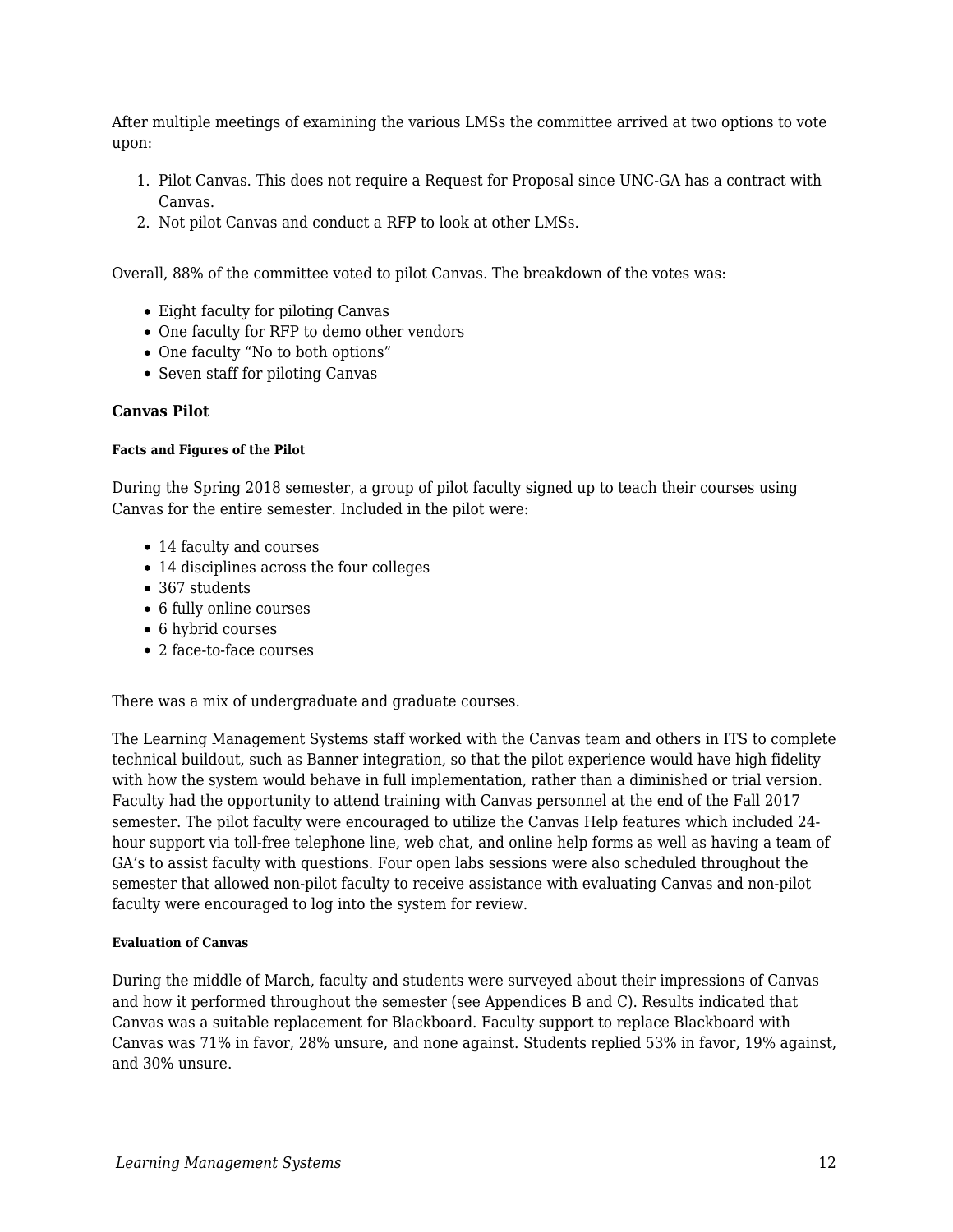#### **Conclusions and Recommendations**

#### **Adoption of Canvas for 2018-19**

On April 3, 2018, members of the committee voted unanimously to recommend the adoption of Canvas as the campus LMS, due to the number of potential benefits, particularly with respect to the reliability, adaptability, ease of use, and relevance to UNCW's instructional mission. Therefore, the adoption of Canvas should be initiated immediately, in preparation for full implementation for the 2018-19 academic year.

#### **Extension of Blackboard**

In conjunction with the formal transition to Canvas, the committee also recommends that the university keep Blackboard available for use throughout the migration, until the end of the Spring 2019 semester. System updates and patches will be applied to Blackboard during this timeframe. All new tool integration requests will be applied to Canvas. This will provide ample transition time for faculty to move their course materials to Canvas. Blackboard will also need to be available for an additional year after the last course has completed in the event of a grade dispute. This availability will be limited to the Learning Management team only.

#### **Timeline for Transition to Canvas**

The transition to Canvas can begin immediately for all non-accelerated programs. The timeline would reflect the following:

Summer 2018

Canvas is available to the entire university community and is available to any faculty that are not teaching as part of an accelerated program.

Fall 2018

Faculty and staff continue to migrate course materials.

Courses associated with CRN numbers will take priority over non-banner/professional development courses

• Spring 2019

#### **Online accelerated programs migrated to Canvas**

Training from ITS and OeL and online resources for faculty migration would begin with Canvas availability to all faculty. The last courses that can be taught in Blackboard will be Spring 2019 courses with an end of life on May 17th, 2019

#### **24/7 Technical Support Available**

The committee recommends that the university purchases the Tier 1 level of 24hour technical support (e.g. toll-free telephone line, web chat, and online help forms), all available 24 hours per day 7 days per week from Canvas. This should help with the transition for both faculty and students. The committee recommends an analysis at the end of the year to determine whether this service should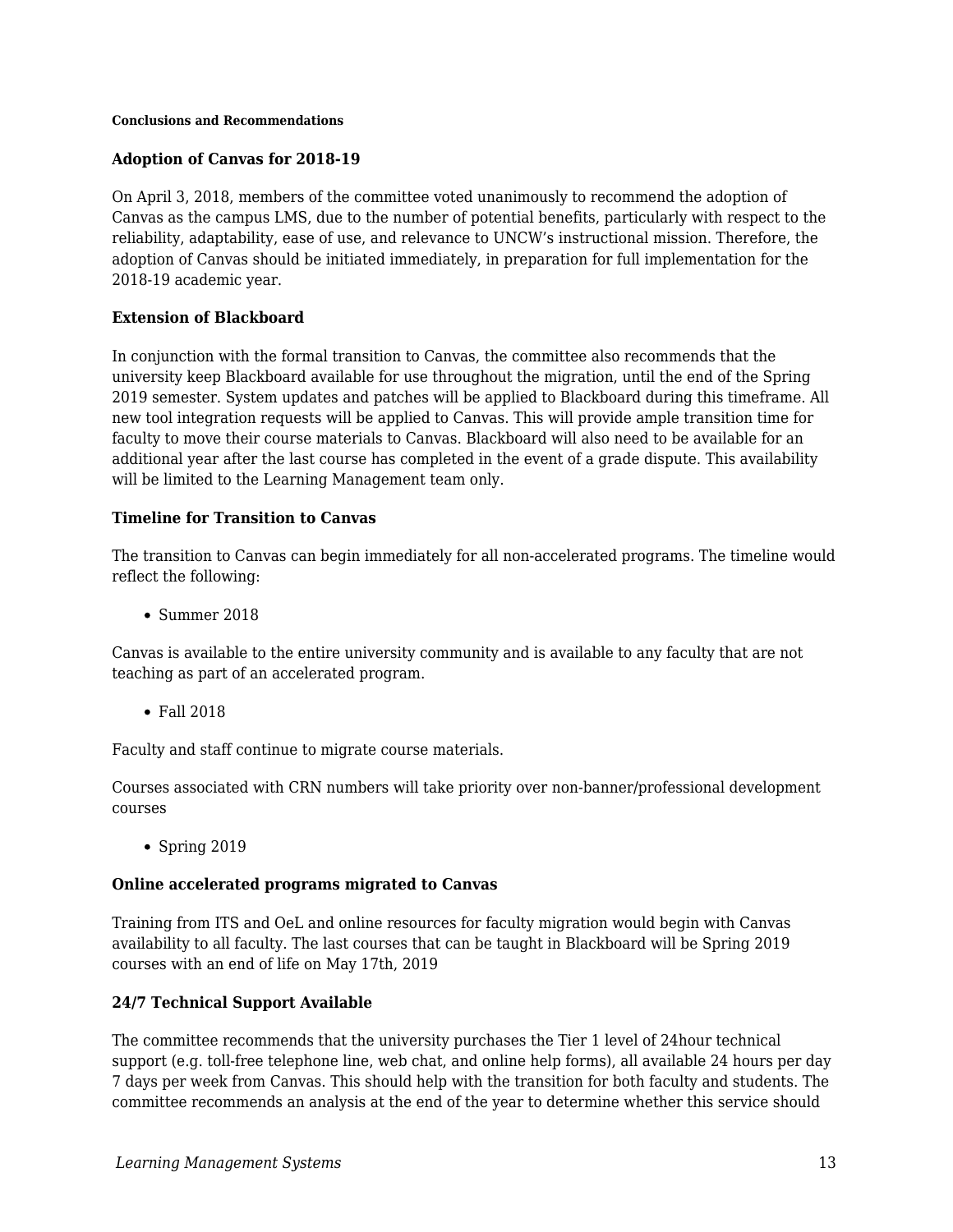be continued into another academic year.

#### **Faculty Professional Development & Orientation to Canvas**

Professional development will be offered through a joint effort between the Learning Management Systems team and Office of e-Learning through a variety of instructional events: group training and one-on-one support.

#### **Caveats**

There are two products currently integrated into the Blackboard environment that are not integrated with Canvas. The first is Skillport which utilized the Blackboard building block and will have to be redesigned for integration.

The second product which is a part of Blackboard is SafeAssign. SafeAssign is a Blackboard product that cannot be integrated into Canvas. The Canvas also included piloting Turnitin which is currently integrated into Canvas and will be available to faculty as an alternate solution to SafeAssign.

#### **Appendix A: Rationale from committee to pilot Canvas**

Committee members were asked to provide a rationale for their vote. The reasons for piloting Canvas were:

- Student-centered design
- Currently being used by NC public schools (K-12); 83% of our 2017 freshman class are North Carolina residents.
- Seven of the 17 UNC system campuses already using Canvas
- While I appreciate the concerns of a few committee members that we have not explored all options, I feel as if we have explored those options that are viable for a campus of our size (and growing).
- Canvas has a stable mobile application both for grading and student interaction. Grading through iPad is important to faculty.
- Stable mobile application for student use.
- The need to have a reliable, supportive, responsive, and Cloud based platform.
- Need for a flexible, adaptable, and convenience for instructors and students.
- After meeting with School using Desire to Learn, I am very wary of going in that direction due to lack of support and lack of high performing mobile application.
- I am wary of Blackboard for similar reasons of Desire to Learn, lack of support and a poor mobile application.
- The Canvas demonstration eased the concerns I was given by my faculty with regards to ease of grading, mobile application, more creative use of apps for delivery of content, and the numerous clicks within Bb.
- Canvas seems to have a culture of support and collegiality that seems to be unmatched in this industry.
- I watched as the energetic representative demonstrated the flexibility, adaptability, and convenience of this tool for instructors and students. They also reinforced their responsiveness and ability to work with institutions to solve problems. The conversation with another university demonstrated that while no solution is perfect, Canvas provides much that can be used and adapted to fit our needs.